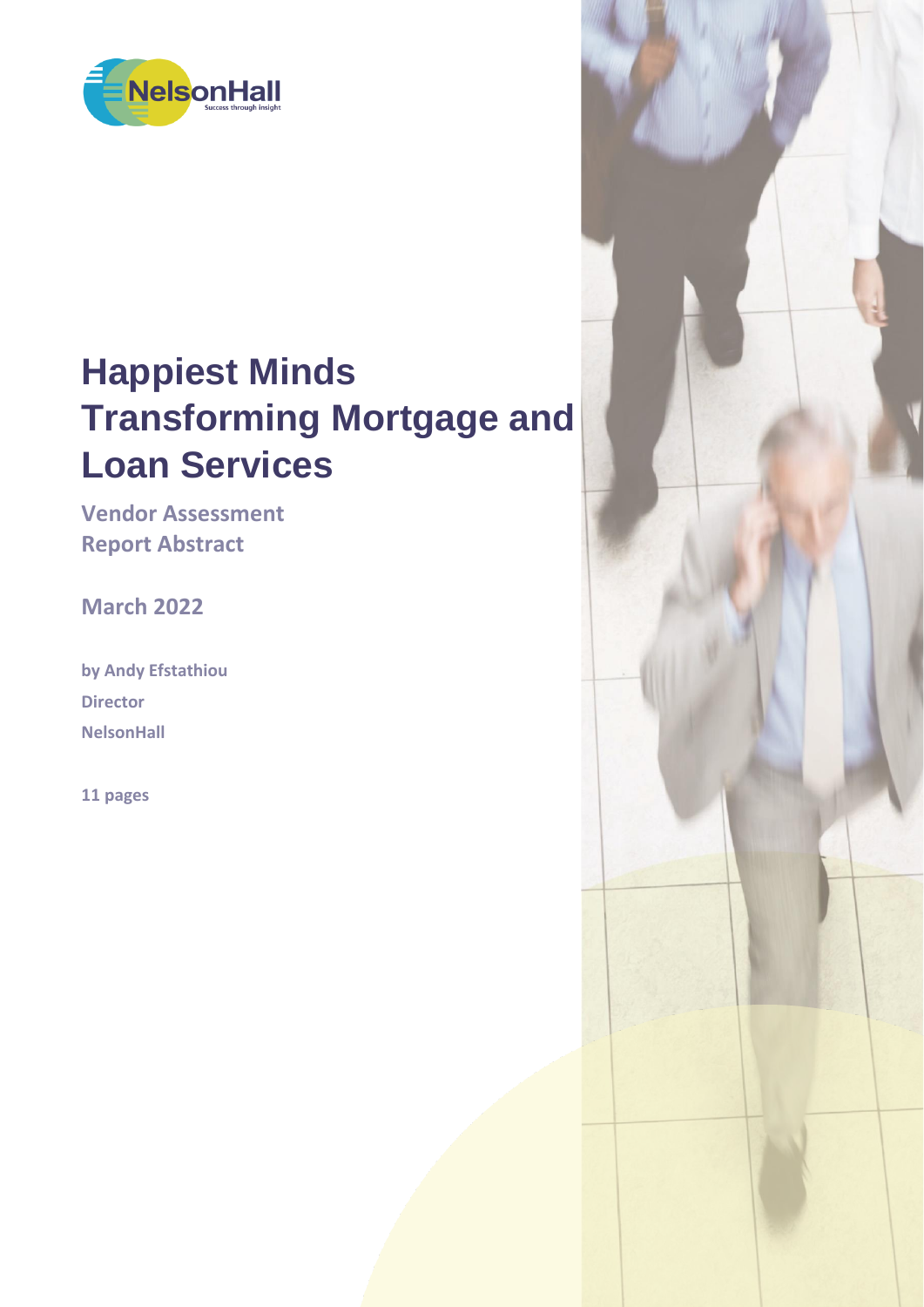



#### **Who Is This Vendor Assessment For?**

NelsonHall's 'Transforming Mortgage & Loan Services' Vendor Assessment for Happiest Minds is a comprehensive assessment of Happiest Minds's lending industry digital services offerings and capabilities designed for:

- Sourcing managers monitoring the capabilities of existing suppliers of M&L processes and identifying vendor suitability for M&L services RFPs
- Vendor marketing, sales, and business managers looking to benchmark themselves against their peers
- Financial analysts and investors specializing in the support services sector.



### **Key Findings & Highlights**

Happiest Minds began working with the banking industry in 2012, with an engagement for a global bank headquartered in Europe. It rewrote the bank's legacy core platform into a cloud-native, modular digital platform. It began working with the lending industry in 2015 with a consumer lending product implementation partnership for community-based institutions. Over time this expanded into commercial loan solution implementations.

Happiest Minds expanded its M&L services business into the U.K. in 2016 when it helped to automate lending processes and to create a marketplace for lending. Over time it has expanded the range of products and processes it delivers services for the M&L industry.

In 2017 Happiest Minds began delivering services for the leasing industry. It started with asset finance origination and credit reporting services for U.K. lessors. Since 2017 it has been expanding the range of services it offers to lessors. Leasing clients remain U.K.-based.

### **Scope of the Report**

The report provides a comprehensive and objective analysis of M&L services offerings, capabilities, and market and financial strength, including:

- Identification of the company's strategy, emphases and new developments
- Analysis of the company's strengths, weaknesses and outlook
- Revenue estimates
- Analysis of the profile of the company's customer base including the company's targeting strategy and examples of current contracts
- Analysis of the company's offerings and key service components
- Analysis of the company's delivery organization including the location of delivery locations.